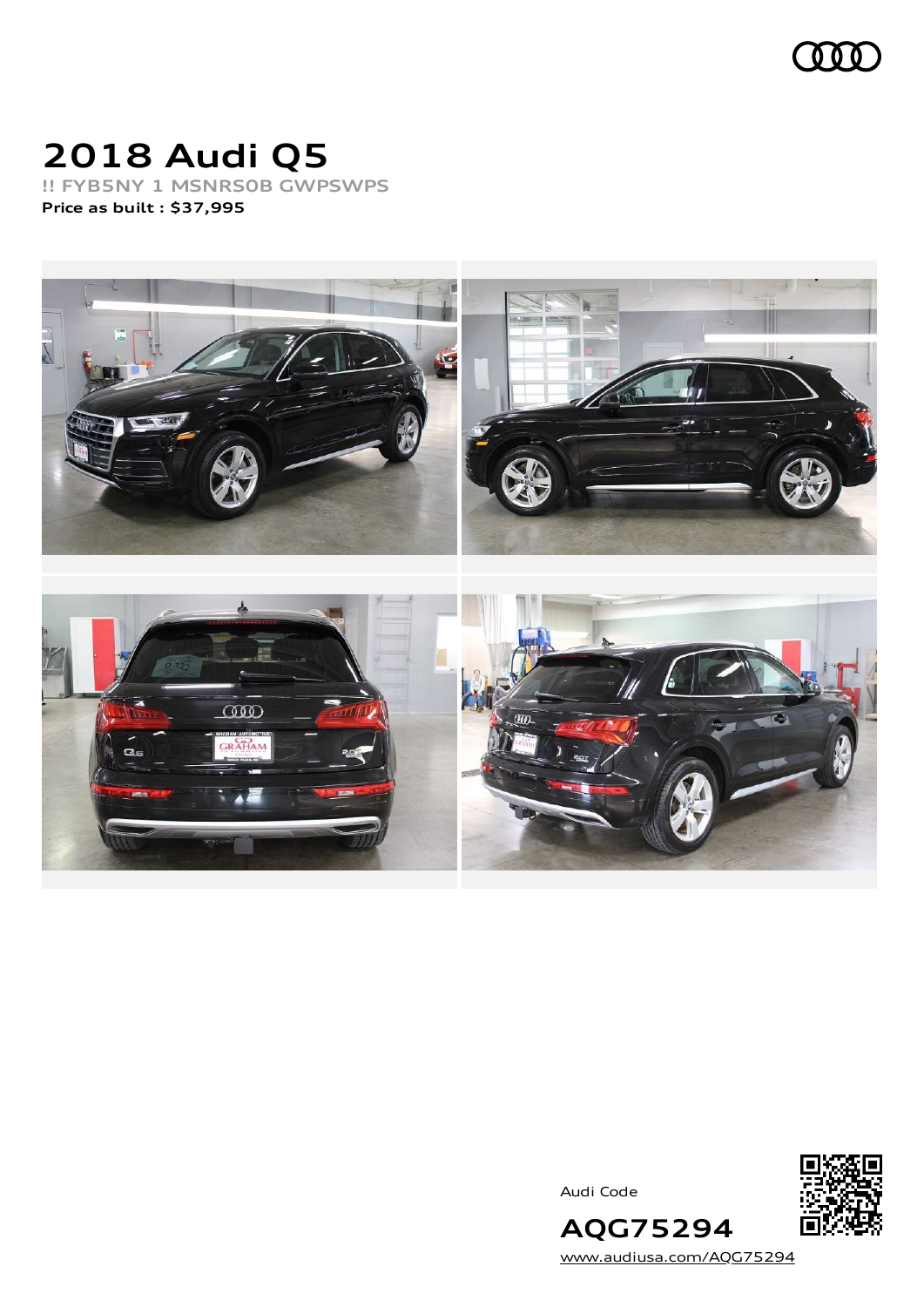### **Summary**

**Audi 2018 Audi Q5** !! FYB5NY 1 MSNRS0B GWPSWPS

**Price as buil[t](#page-6-0)** \$37,995

#### **Exterior colour**

Mythos Black metallic

**Interior colour**



#### **Further Information**

| Type of vehicle | Used car     |
|-----------------|--------------|
| Mileage         | 56,990 miles |
| Warranty        | No           |

**Audi Code** AQG75294

**Your configuration on www.audiusa.com** [www.audiusa.com/AQG75294](https://www.audiusa.com/AQG75294)

**Commission number** 4be208e80a0e09a9617e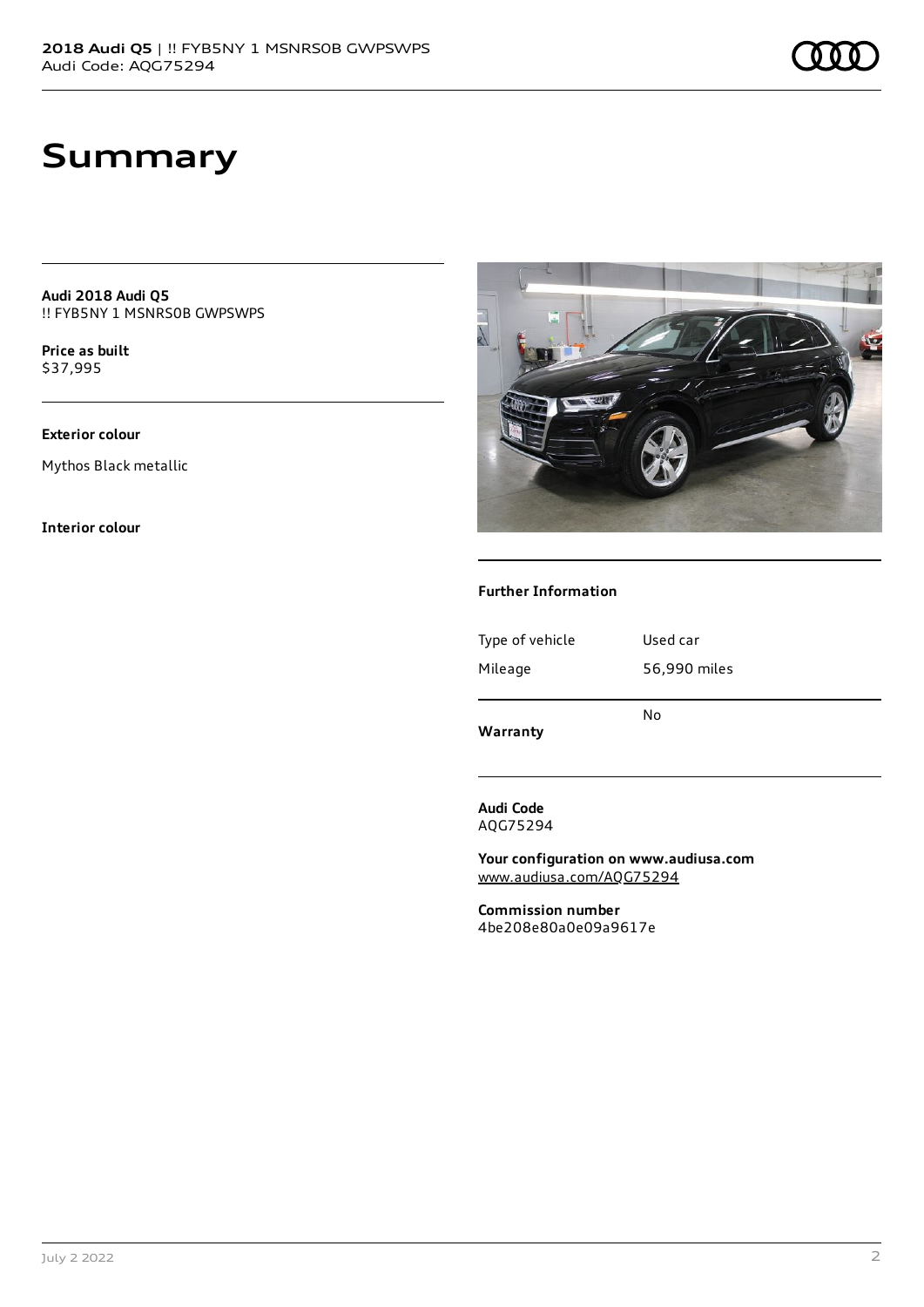

# **Standard features**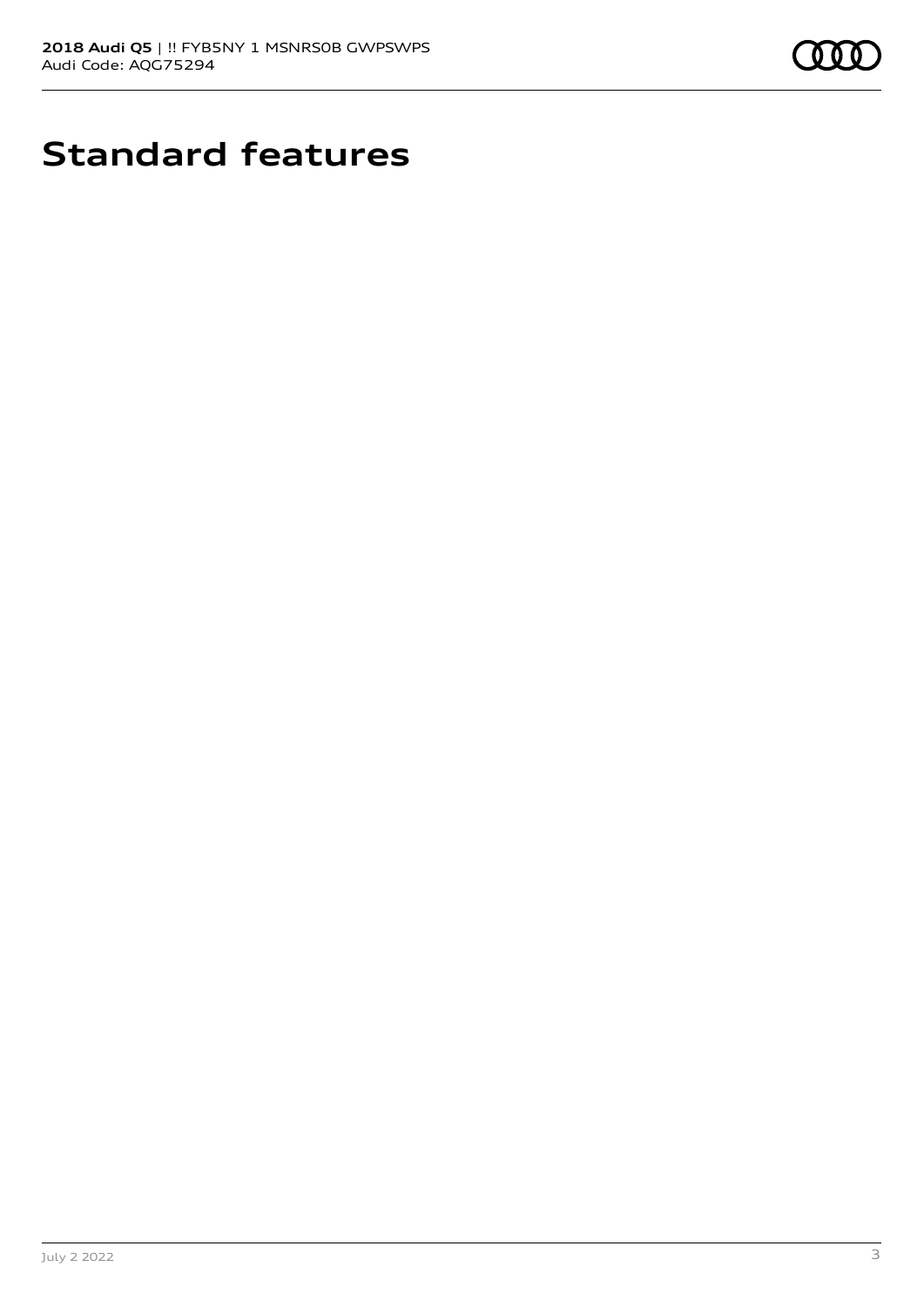## **Dealer remarks**

This Audi won't be on the lot long!

This vehicle hits the sweet spot, merging extravagance with rock solid off-road manners! A turbocharger further enhances performance, while also preserving fuel economy. Audi prioritized handling and performance with features such as: power front seats, cruise control, and leather upholstery. Under the hood you'll find a 4 cylinder engine with more than 200 horsepower, and for added security, dynamic Stability Control supplements the drivetrain.

Our experienced sales staff is eager to share its knowledge and enthusiasm with you. We'd be happy to answer any questions that you may have. Stop by our dealership or give us a call for more information.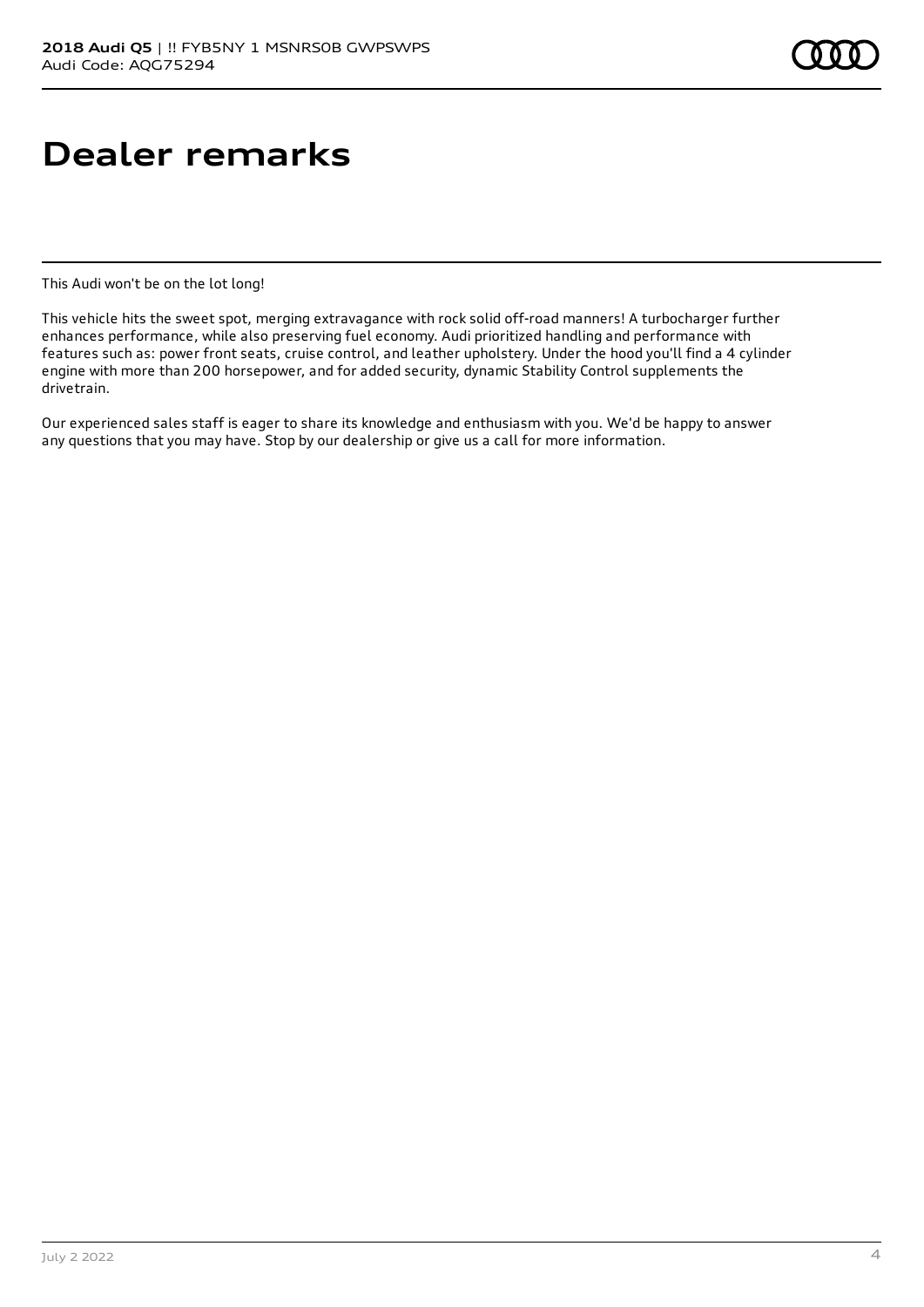

## **Technical Specifications**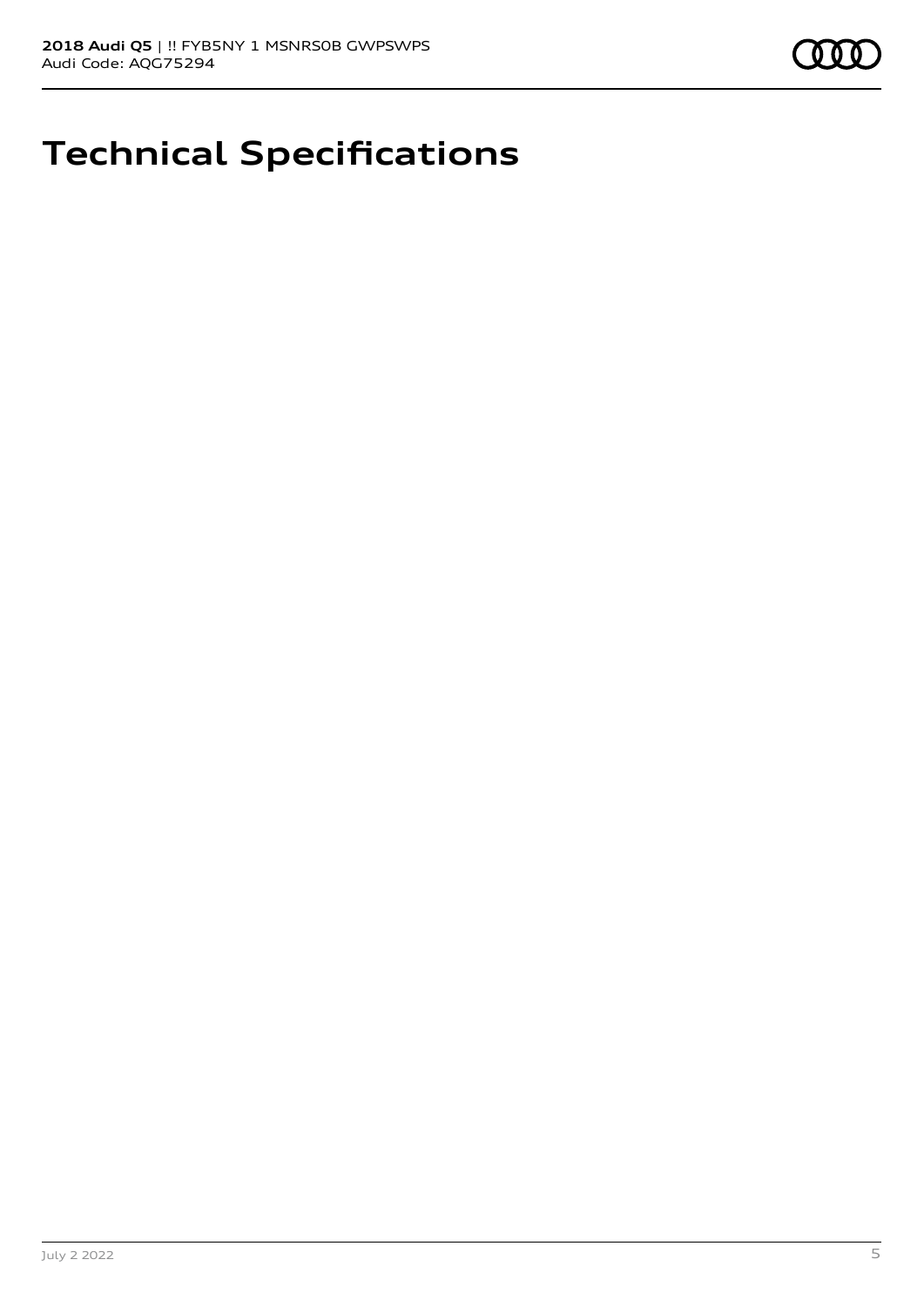

#### **Contact**

Dealer **Audi Sioux Falls**

801 W 41st St 57105 Sioux Falls SD

Phone: +16053363655 FAX: 6052210550

www: [https://www.audisiouxfalls.com](https://www.audisiouxfalls.com/)